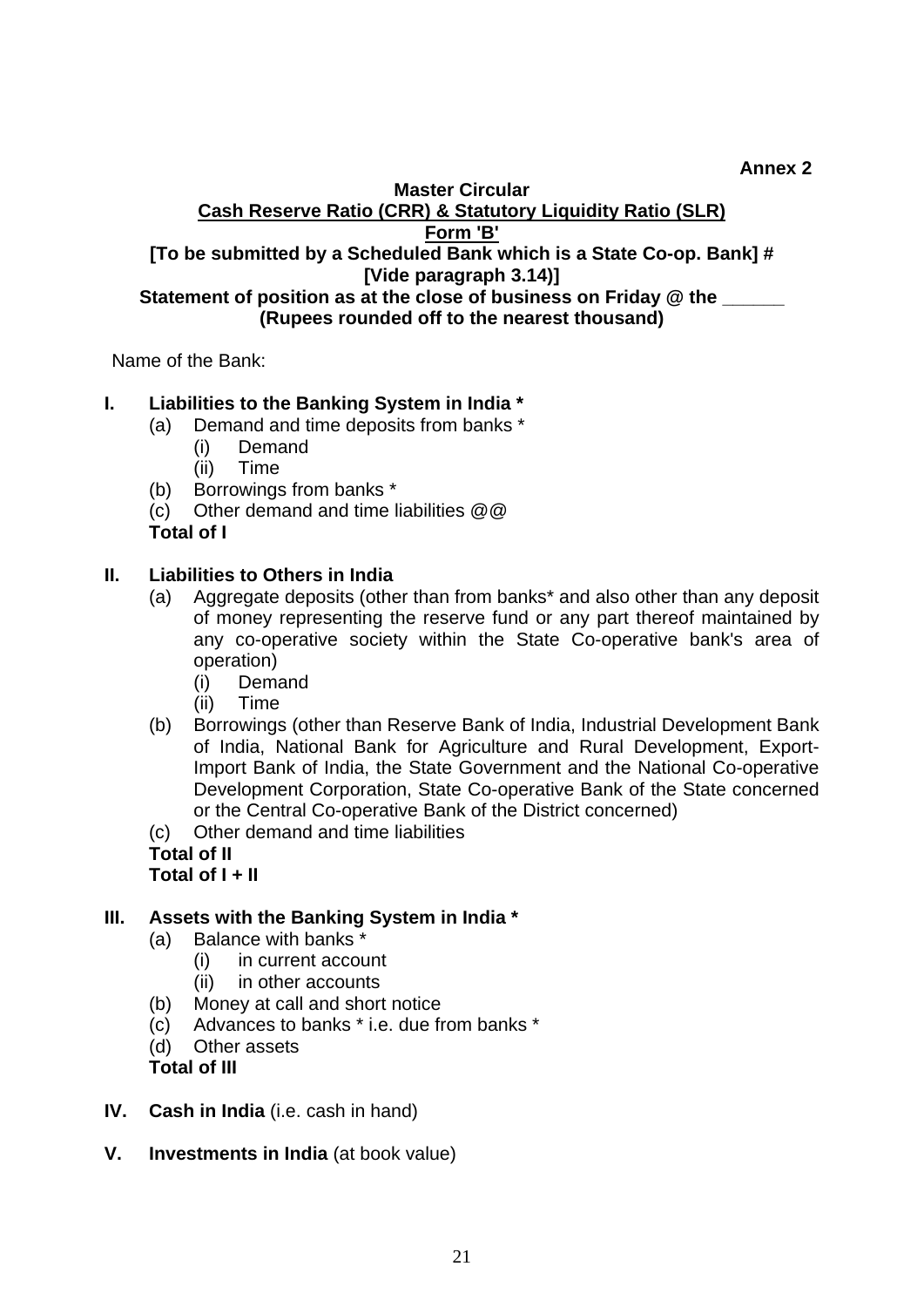- (a) Central and State Government securities including treasury bills, treasury deposit receipts, treasury savings deposit certificates and postal obligations
- (b) Other approved securities

#### **Total of V**

- **VI. Bank Credit in India** (excluding inter-bank advances)
	- (a) Loans, cash credits and overdrafts
	- (b) Inland bills purchased and discounted
		- (i) Bills purchased
		- (ii) Bills discounted
	- (c) Foreign bills purchased and discounted
		- (i) Bills purchased
		- (ii) Bills discounted

## **Total of VI**

### **Total of III + IV + V + VI**

A. of Reserve Bank of India Act, 1934 = Net Net Liabilities for the purpose of Section 42 Liability to the Banking System + Liability to Others in India

 $(I - III) + II$ , if r o (I - III) is a **plus** figure II only, if (I - IIII) is a **minus** figure

- B. kept with the Reserve Bank of India under the Act (rounded off to the nearest rupee) Amount of minimum deposit required to be
- C. Savings Bank Account (vide Regulation 7) Demand liabilities in India Time liabilities in India

Signature of Officers

\_\_\_\_\_\_\_\_\_\_\_\_\_\_\_\_\_\_\_\_\_

Station: 1. (Designation)

 $=$  Rs.

Date: 2. (Designation)

**1. Borrowings in India from the Reserve Bank of India under the Reserve Bank of India Act, 1934 Section:** 

(i) 17(2)(a) (ii)  $17(2)(b)$  or  $(4)(c)$ (iii)  $17(2)$ (bb) or  $(4)$ (c)  $(iv)$  17(4)(c) (v) 17(4)(a)

**Total of item 1.**